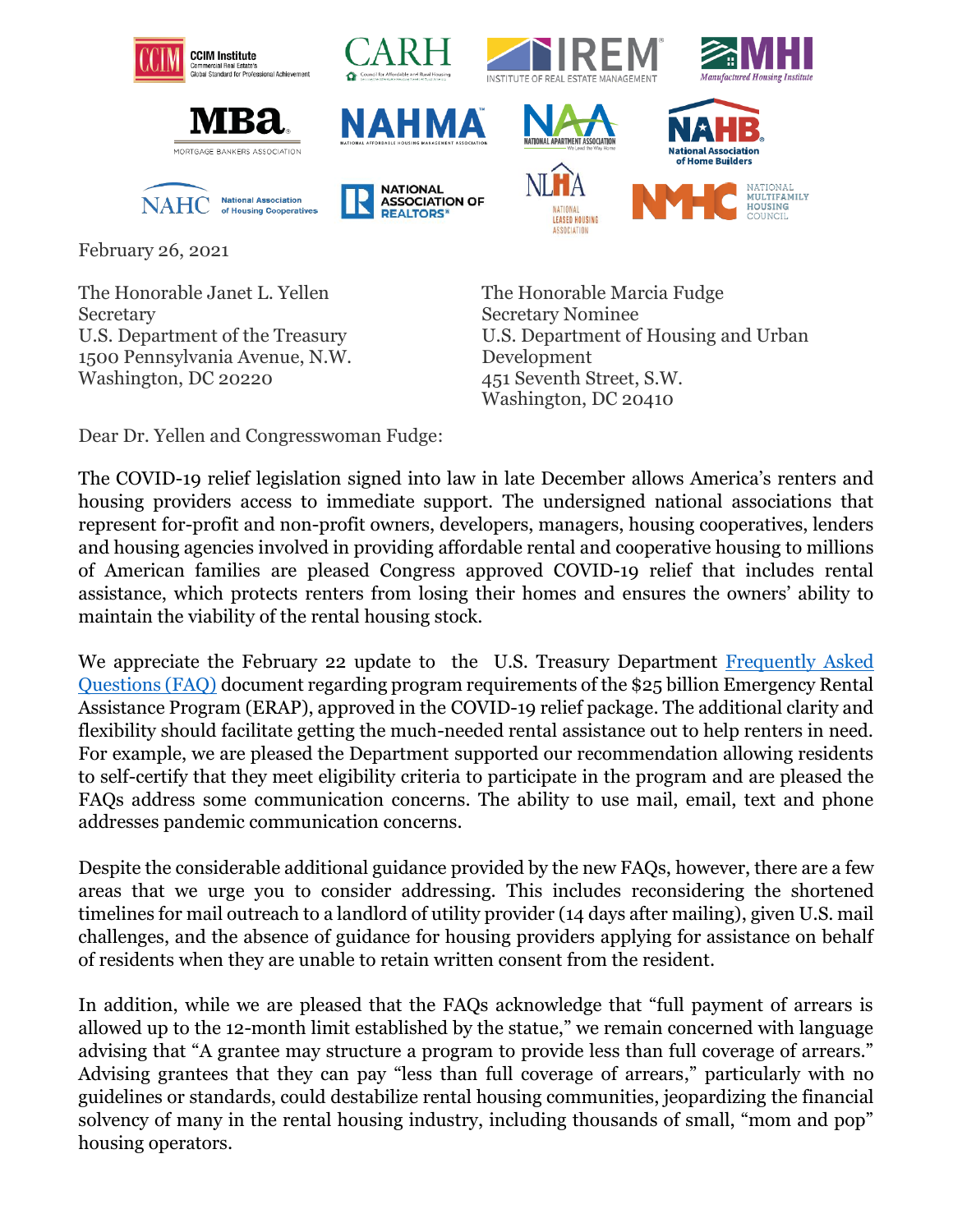As you develop additional guidance, we urge that you continue to further Congressional intent and stress the importance of ensuring that funds be distributed swiftly, efficiently and in a manner that allows for flexibility that gets assistance to all of those in need. Importantly, Congress saw the great need for rental assistance across the nation and across income levels and required that 90% of the funds be used for rental and utility assistance. Attempts to divert funding away from efforts that are not intended to directly address rental and utility arrears and current rent and utility obligations are well-intentioned but will continue to threaten housing stability of millions of renters who are in great need. Furthermore, as Congress continues to address future pandemic relief assistance programs, we think it imperative that program administration be consistent and streamlined, to maximize states' and localities' ability to get much needed assistance into the hands of eligible recipients. Creating multiple programs with different rules will damage housing stability efforts and cause unnecessary confusion. We urge the Administration to prioritize rent relief to as wide a population as possible that have been impacted by the pandemic and to clarify and address the following issues:

**Ensure Housing Stability -** Eliminate placing the resident in the position of accruing debt too great to ever be repaid ensuring the continued viability and stability of rental housing.

## **Rental Arrears**

- Administering entities should further Congressional intent and provide full payment of arrears and prospective rent.
- No funds should be disbursed for initiatives or expenses that are outside the scope of the statute. With limited funds, the rental assistance program must focus on paying arrears which have financially burdened both tenants and properties for the past 11 months.
- Grantees, the Administration and Congress must work together to fully reimburse housing providers for unpaid rent to ensure residents remain in safe, stable housing and housing providers can meet their own financial obligations. The future of investment in the multifamily industry and the underwriting for multifamily mortgages is based on assumptions that the property will collect certain levels of rental income. The property must collect these rents to cover its debt service and other financial obligations.
- Arrears nation-wide have reached staggering levels. The U.S. Census Bureau's Household [Pulse Survey](https://www.census.gov/data/tables/2021/demo/hhp/hhp23.html) showed that in the week ending February 1 approximately 30% of renters responding were either deferring their rent or had no/slight confidence in their ability to pay next month's rent. Anecdotal reports from some housing providers across the country show that arrears for individual households exceed \$10,000.

## **Methods for Income Determination**

Income determination should ensure those impacted by the pandemic across all income spectrums have access to assistance. Income determination should not only be based on the household's monthly income at time of application but should also take into consideration the total loss of income as a result of the pandemic.

## **Optimize State/Local Allocations**

• Treasury should clarify in its guidance that state grantees can use their ERAP funds to support rental assistance efforts in local grantee jurisdictions if it is warranted.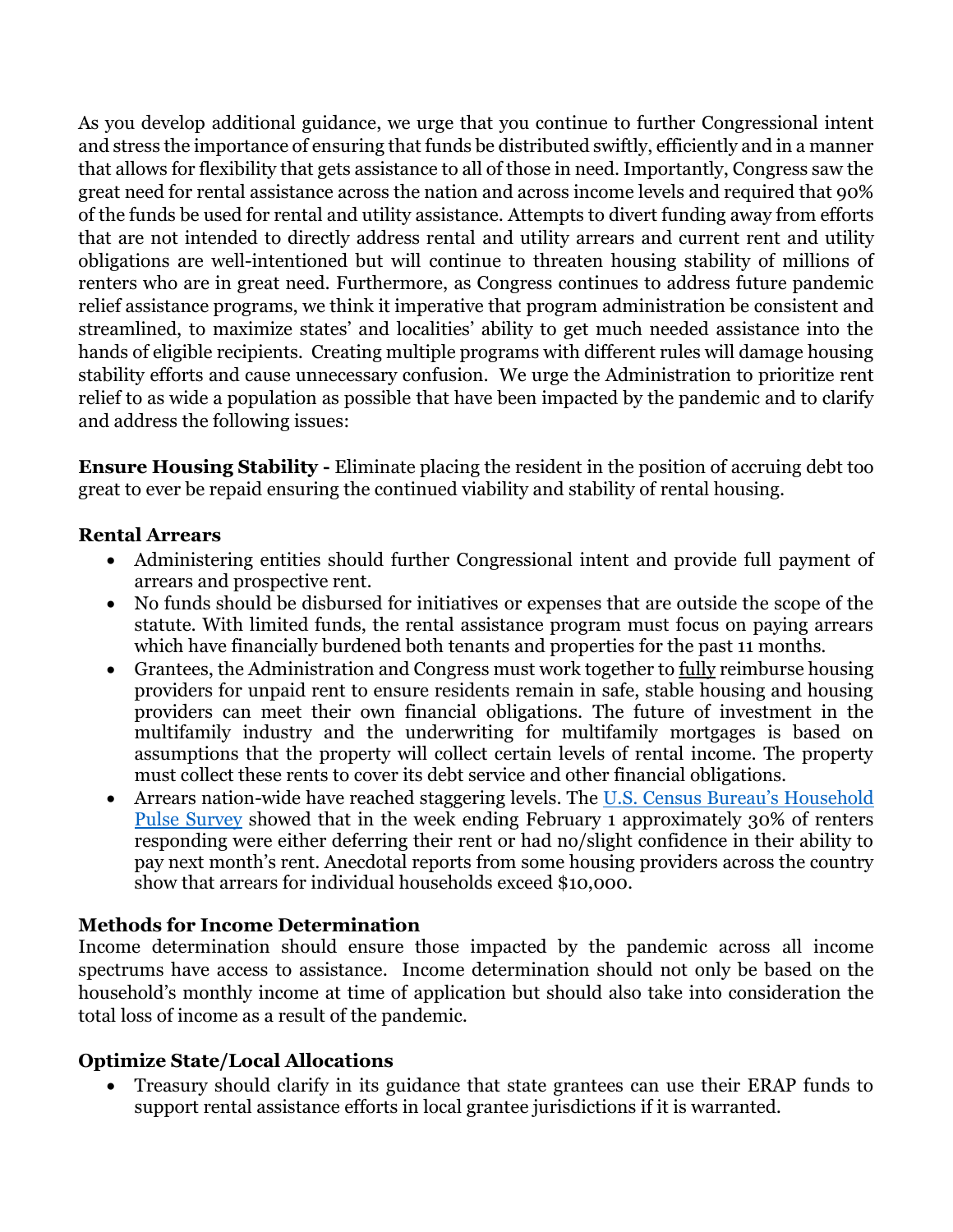**Improve Program Efficiency by Partnering with Housing Providers -** An application for rental assistance may be submitted by either an eligible household or by a landlord on behalf of that eligible household.

- Clarify and streamline the process by which funds can be paid directly to the property owner on behalf of the resident to ensure the financial obligations of the property are met.
- Provide concrete information to owners to apply for assistance on behalf of the resident.
- Allow maximum flexibility and encourage small owner participation. Collect documentation directly from the owner, including copies of the lease, proof of rent in arrears/currently owed, copy of resident CDC declaration, and if applicable: the landlord's W9.
- If an owner has explicitly denied acceptance of the direct payment, clear steps should be provided to the resident as to how to fulfil their obligations under the lease.
- It is common for residents who are significantly behind in rent, with no prospect of repayment, to cut off communication with their landlord for fear of eviction or other penalties. Without communication available, it is essential that landlords are given flexibility in their ability to apply on behalf of a qualified tenant that might otherwise fail to receive the assistance Congress intended.
- Create a central portal providing state and jurisdictional allocations and information as to how to participate in the program for households and owners on the Treasury website with links to administering state and local entities.

## **Manufactured Housing**

• We urge you to include in the upcoming guidance (and/or any revised FAQs) language that makes clear that: "Rent on a residential dwelling may include rent on property on which a residential dwelling is located." Without such language we fear some grantees may misconstrue the current FAQs and deny these renters assistance.

We stand ready to work with you to develop criteria to implement the Emergency Rental Assistance program. As the program is implemented, we request continued conversation and meetings with the Administration and our industry representatives to ensure efforts to administer the rental assistance program and other federal housing resources protect the long-term stability of the rental housing sector.

Sincerely,

CCIM Institute Council for Affordable and Rural Housing Institute of Real Estate Management Manufactured Housing Institute Mortgage Bankers Association National Affordable Housing Management Association National Apartment Association National Association of Home Builders National Association of Housing Cooperatives National Association of REALTORS®